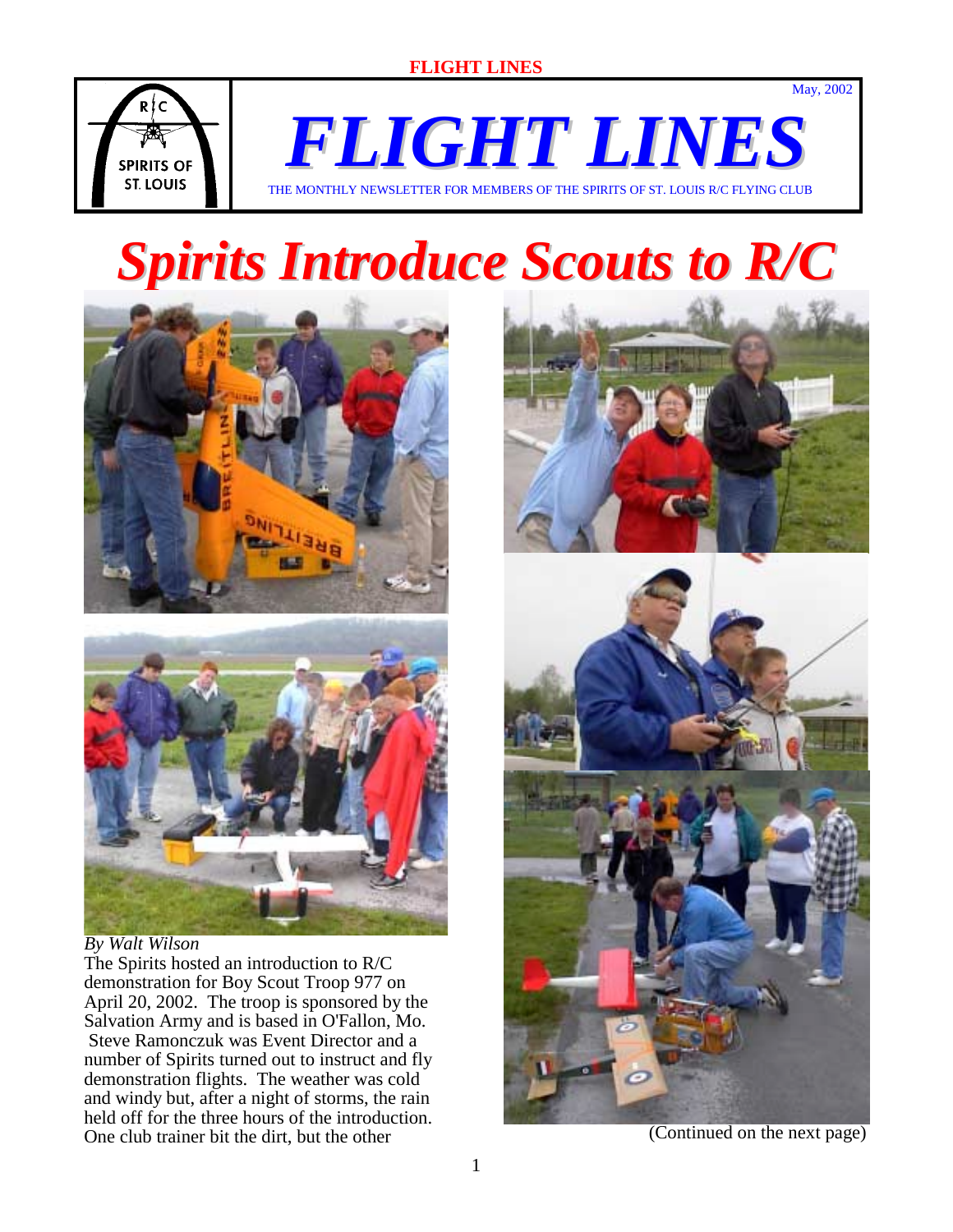trainers survived the day's flying. Several Scouts and leaders went home ready to join the R/C flying fraternity.





**President's Notes:**  *By Steve Cross* 

It looks like flying season is here to stay. In fact, the temperatures lately make it seem like it is mid-summer! Hopefully you<sup>1</sup>ve completed your winter projects, dusted off and checked out your "old reliable" and gotten to the field at least once.



If you have gotten to the field, you should immediately notice the results of our work party on March 23rd. The spreading of dirt, seed, fertilizer and straw, along with just enough rain, has resulted in a good crop of new grass. So much so that our first mowing team has to go to work this Saturday, and boy does the field need it! Thanks to everyone who helped on the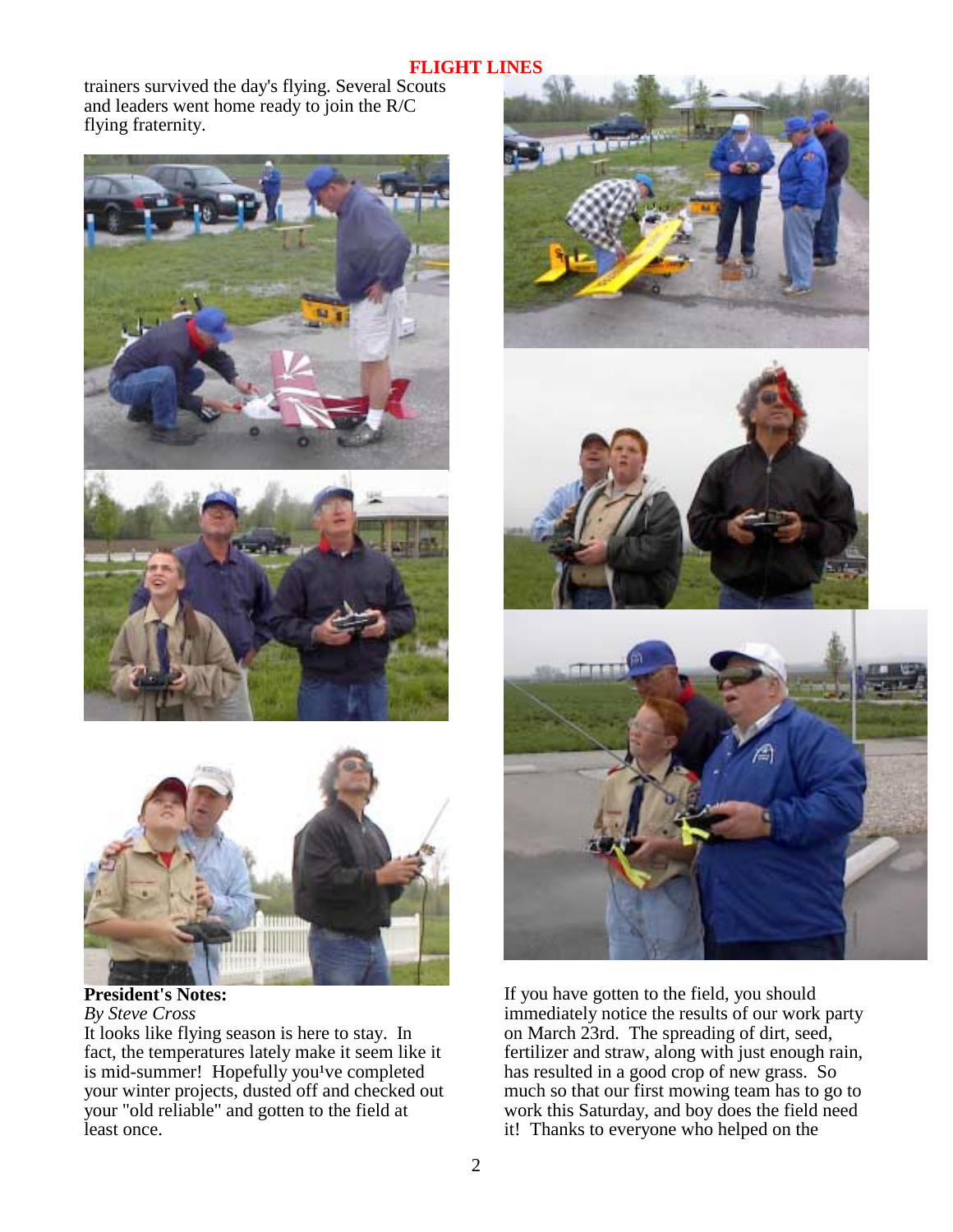$23^{\text{rd}}$ ….we had 30 workers! The next time you see George Cooper or Pat Keebey, make sure you go out of your way to say a special thanks to these two gentlemen. They are the ones responsible for us having the absolute best field in the area! By the way, are you signed up to be on a mowing crew?

Don't forget that we are hosting a Boy Scout troop on Saturday, April 20th. We should get under way around 11:00 A.M. showing the scouts how planes fly and giving them some stick time with our two trainers. A special thank you to Steve Ramonczuk for organizing and running this event, as well as spending over 12 hours getting our second trainer flight ready. A community event like this is a big part of what we, as a club, are all about.

Keep checking our web site. We are quickly approaching our events season and new items are added periodically. For example, Don Ware is hosting a get together, on May 4th in Rolla, in honor of Max Ruble. Word is, there may be a full scale P-51 on display, weather permitting. That may be worth the trip all by itself. That<sup>1</sup>s it for now. Remember, this is YOUR club..get involved. Get on a mowing crew, come and help out with the scouts, or sign up as a worker, or better yet a participant, in one of our Four-Star 40/Warbirds races. We now have 115 members and it takes a lot of help from lots of people to make this club the best one around. *See you at the field.* 

 *Steve Cross*

**Meeting Minutes: April 10, 2002** *By Walt Wilson* 

**The meeting was called to order** at 7:00 P.M. by President Steve Cross.

**Members signed in:** 23 members and four applicants.

**Secretary's Report:** The March minutes were accepted as published in the April Flight Lines.

**Treasurer's Report:** Treasurer Les Richman reported on the substantial profits from the Swap Meet. The Treasurer's report was accepted as presented.

**Field Report:** George Cooper read the Field Report as published on page four. He also handed out lists of the mowing crews and their schedules for the year.

**Safety Report:** Bob Rolf, the Safety Chairman,

was not present. Steve Ramonczuk noted that a friend of his, who owns and flies a full-scale Cessna 172, was flying over our field when an R/C plane went by at a greater altitude than he was flying. The Cessna's altitude was not stated but, if he was legal, the R/C plane had to be over 500 feet! Keep your planes under 400 feet of altitude. Our runway is 600 feet long, so our maximum altitude would be no more than 2/3 of the length of the runway. If one of our planes had a mid-air with a full-scale plane, injury or death could result. In addition to that, ruinous law suits would result and use of our field would be terminated. Stay under 400 feet!

## **Activities Report:**

**Boy Scouts Flight Training Day:** Steve Ramonczuk is Event Director for our introduction to R/C flying for The Boy Scouts on April 20 at 11:00 A.M. Spirits are encouraged to bring planes for display. **Four-Star 40 and Warbirds race:** Paul Geders will be C.D. for a Four-Star 40 and Warbirds race on May 25.

## **OLD BUSINESS:**

**Swap Meet:** Ralph Amalung and the crew of volunteers did a terrific job on the concession stand at the Swap Meet. We, and the Boeing Club, realized as good a profit for the event as we have at any time in recent years*. Congratulations to all involved!*

#### **NEW BUSINESS:**

**Porta-Potty:** Our present Porta-Potty has handwashing facilities that are costing us \$55.00 per month. It is questionable how many people actually use that capability, so it has been suggested that we get a basic unit and put the saved money to some other use. When we have an event where we prepare food, other washing facilities can be provided. Bill Hancock moved that we go to a basic unit. The motion was seconded and passed 19 to 2.

**GSLMA:** In discussions with Gary Frost, the current President of GSLMA, it was noted that the number of permits issued for Buder Park is very low. Paul Geders suggested that member clubs send GSLMA lists of all members and their AMA numbers. GSLMA will then issue flying permits for Buder Park to all members of participating clubs to show high potential usage and lend strength to the need for the flying facility. Ralph Amalung moved that we submit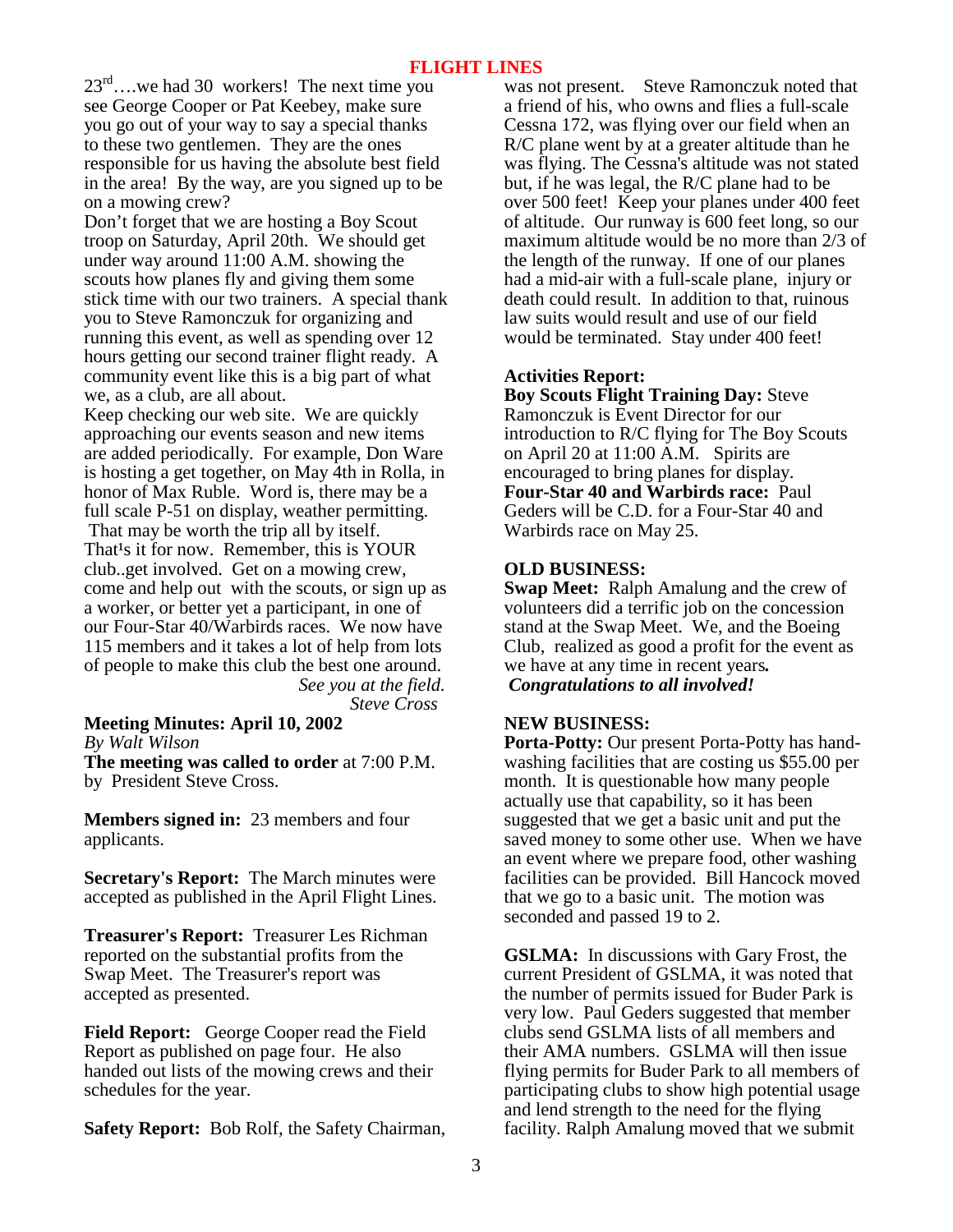the list and the motion passed unanimously. Paul will prepare and submit the list.

**New Member Applicants:** Four new applicants were present and five membership applications submitted.

 Harold Mantz 636-447-7476 Nelson Itterly 314-821-7485<br>Randy Holobaugh 636-916-3917 Randy Holobaugh Matt Beckett 636-394-1640 Cameron Denison 636-947-0500 The applicants were unanimously accepted.



*New member applicants Matt Beckett, Randy Holobaugh, Harold Mantz and Nelson Itterly. Cameron Denison was not available for the photo.* 



*George Cooper kit-bashed a Sig Smith Mini-Plane to build this SE-5A. It's powered by an O.S. .46 FX and is covered with Monokote. He hasn't flown it yet.* 

**Meeting Activity:** Three members brought four airplanes for the monthly "Show 'n Tell". See the photos for details.

**Attendance Prize:** Westy Westhoff won the attendance prize of one gallon of fuel.



*George Cooper brought his Top Flite AT-6. It's powered with a Saito .91 four-stroke and has Robart pneumatic retracts. He finished with latex house paint and water-based polyurethane clear. It hadn't been flown at meeting time.* 



*Walt Wilson is doing a kit review for R/C Modeler magazine on this German built Jamara Waco Aerobat Bipe ARF. It's powered by an O.S. .25 SF. It's attractive and well-built. It hadn't been flown at meeting time.*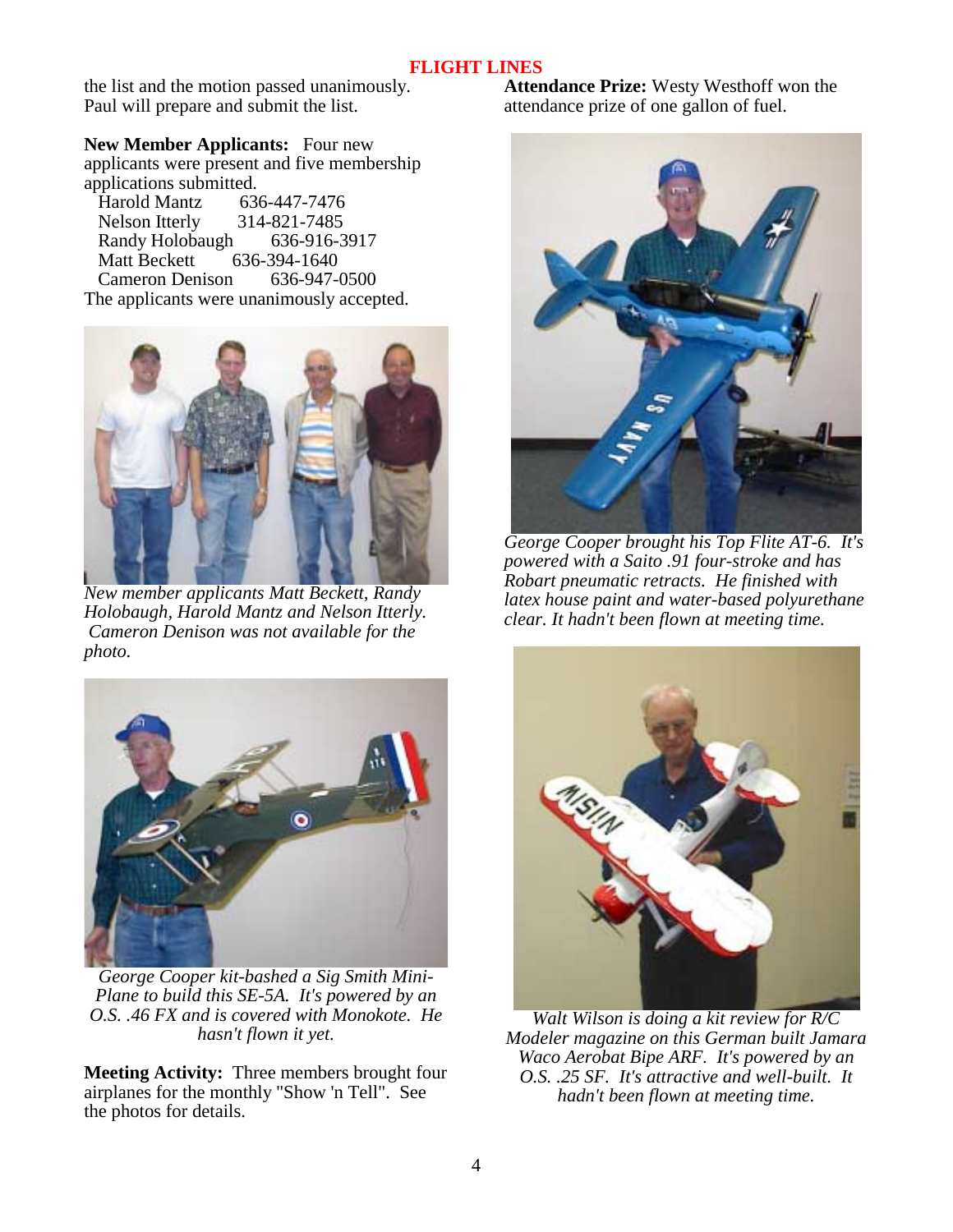

*Paul Geders built this Bill Evans-designed Simitar "Q" some years ago. It's powered by a Rossi .40 S/N 002 with a "zero boost" muffler! Look Ma, no elevator and it flies great!* 

## **Meeting was adjourned** at 8:30 P.M.

## **April Field Report**

*By George Cooper, Field Chairman* The work session was a big success. We had about 30 workers who all did a great job. The work was mostly finished by noon, when we had the hot dog lunch served by Ralph Amelung, Les Richman, and Ozzie Barron. A good time was had by all. The field and runway are in good shape to start the growing season. We filled in 30 yards of dirt around the edge of the runway to make a smooth transition and sowed 450 pounds of grass seed on about two acres and spread straw around the runway.

 It rained and snowed, but with the cold weather the seed hasn<sup>1</sup>t germinated yet. The spring showers on Monday, and the warm weather this week, should start it growing. Some people should get special recognition: Ken Brock who spent two miserable, cold days with me on the tractors in a 30 MPH wind to get the field harrowed before the work day. Frank Nolle, who borrowed a Bobcat free of charge and operated it all day to move the dirt and saved us all many sore muscles. Ozzie Barron who arranged to get the grass seed and fertilizer at cost and also got a commercial spreader for our use, at no cost. And Ralph Amelung who purchased, set up and served the well organized lunch for the workers. All deserve a special

thank you from the club.

The mowing teams are made up. Listings are to be passed out at the meeting. There are seven teams of four members each, which allows each team to mow only four times during the season. Actually, some will mow less as we did not need to get started as early as planned, and may not have to mow much after the open house.

 Team leaders and members, please accept the responsibility to do your mowing promptly and completely on your days, to keep the field in good shape and be presentable for members and visitors.

Pat and I will have the mowers sharpened and ready for the first mowing, which looks like it will probably be April 20th. That is the day the Boy Scouts are coming so the mowing should be finished as early as possible. George Cooper, Field Chairman Pat Keebey, Assistant

## **Field Etiquette- A Safety Issue**

#### *By George Cooper*

It has been pointed out by some that we need a lesson in field etiquette, not only to assist in getting along together, but mainly because breaches of common courtesies and respect for our fellow members can lead to dangerous situations.

These model engines we operate can be extremely dangerous and a moment of distraction could lead to serious and possible permanent injury. No one would turn a rotary mower upside down exposing the blade and then treat it as nonchalantly as many treat our airplane engines.

We have many new members in our club now and some are completely new to the hobby and to the operation of airplane engines. While safe operation of engines may be second nature to experienced members, the new hobbyist needs to have his full attention devoted to his engine, his hands, and his flying. Any distractions from his activities while starting and operating his engine by himself or under the direction of his instructor or mentor are not acceptable. A person approaching his engine with a starter in his hand is entering a dangerous period of time. Leave him alone. Pay attention to what is going on, and don't insert yourself into a situation better handled by only the two parties. When an instructor (or mentor assisting a new flyer) is involved in showing the person proper operation of his aircraft, do not approach uninvited and offer off-the-cuff advice. The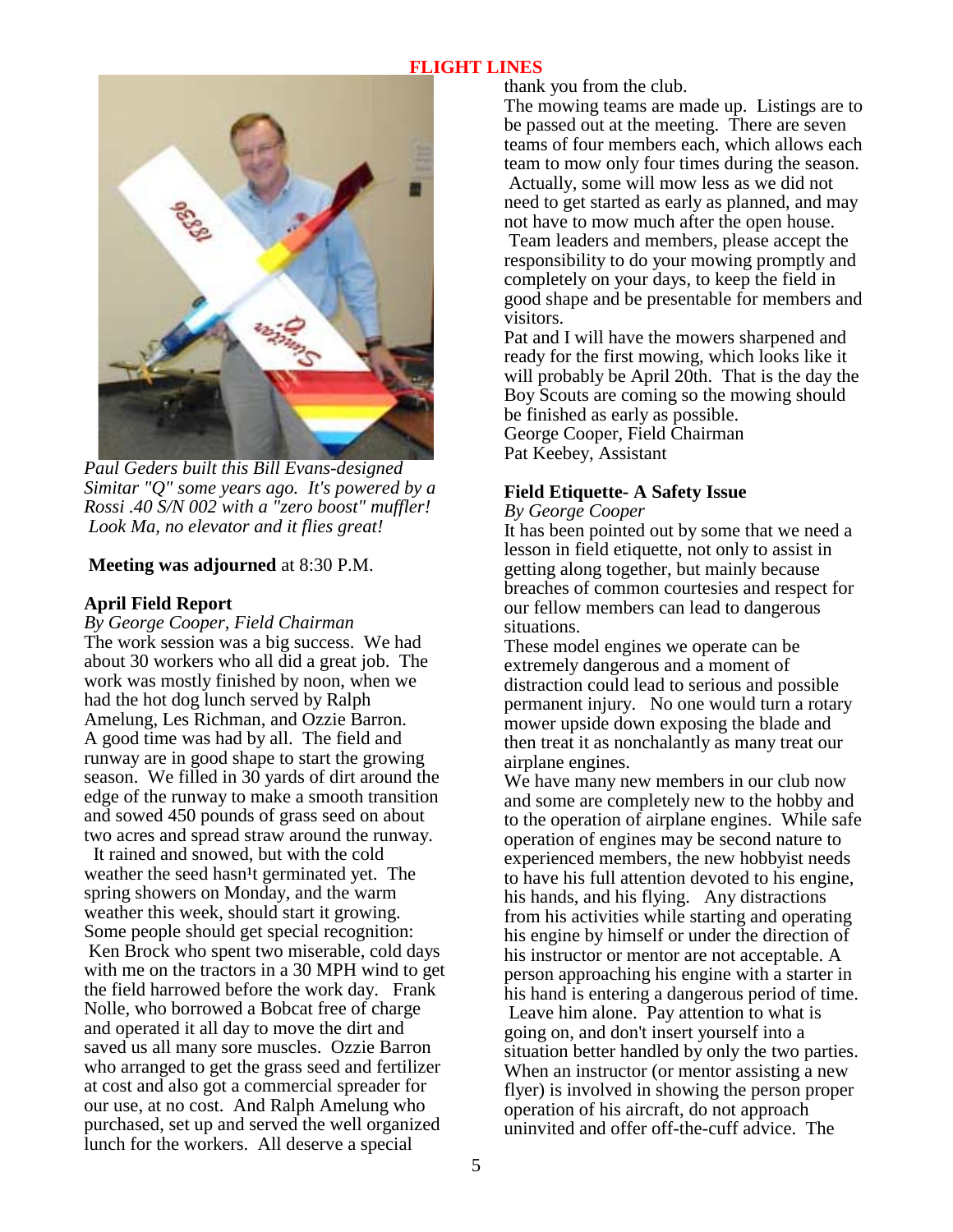new flyer needs to have his attention concentrated and a third party inserting suggestions may just be enough to distract him and cause a serious accident with injuries. A moment's inattention may cost someone his fingers. Let the instructor finish his training session completely before entering the discussion.

This also applies to an instructor/mentor assisting ANYONE flying a plane from the pilot's station. If assistance is required or requested by the flyer, it means he needs it and an uninvited third party offering suggestions may be just enough distraction to cause a crash.

 Approach anyone flying a plane from the pilot's station with caution. Some planes require full concentration of even experienced pilots and a distracting conversation may at least not allow the pilot to get the full benefit of his flight, or at worst cause loss of control and crash into the pit area with possible injuries. Pilots have every right to be left to themselves during flight operations. Don't be offended if you approach someone flying and are told to leave him alone until the flight is finished. Some don't mind talking while flying, but some do, and their desires should be respected. We now have an engine test stand and test area. Running engines for long periods of time at high throttle settings in the pit area is annoying to other pilots as well as spectators. Flying a plane while an engine is running at high speed in the pits is difficult as well. We all like to hear our engines while flying to assist us in proper operation. A high noise level from the pits makes it difficult. If you are having engine trouble, or a new engine that requires long runs at high throttle settings, respect other's environment and move your plane to the test area until long required runs are over. Frequency interference occurrences are becoming more frequent. There is no excuse for causing a crash by turning your transmitter on while the channel is in use by a flying airplane. If you note that there are other people at the field on your channel on that day, you must be ABSOLUTELY sure that none of them are in the air when you turn your transmitter on. The frequency control board is our best solution to the problem, but it is not foolproof. Only awareness and common courtesy between pilots will prevent these disasters. An out of control airplane is a missile and a crash in the pit area or parking lot is an ever present danger and could be VERY expensive.

Field etiquette is really just respect for others. Please think before you enter a situation or conduct any operation which could intrude on other members' safety and enjoyment.

#### **Another Receiver**

At the auction I sold a Futaba system on Channel 56 with 6 FP-R128DP receivers to someone. I just found the seventh in a model that I had forgotten about. (I have upgraded systems, I really like the computer transmitters with multi model capability and digital trims). Thanks

 *Ben Lanterman (636) 940-1912*

#### **Fly-In at Rolla, Saturday, May 4, 2002**  *By Don Ware*

This event, hosted by the Rolla Modelers at the Vichy flying site, will be a relaxed Fly-In with a memorial theme to remember Max Ruble. As most of you know, Max flew a P-51 during WW II and members of his family will be joining us for the day. We are hoping for a nice day to improve the chances that the P-51 Mustang "Archie" will be sitting out for display and pictures. If we can get the P-51 outside, it would be fun. It's almost too much to hope for, but wouldn't it be great to see it fly that day? Also, we will have a few planes out, along with a BARBEQUE. Anyone is invited to join us...bring a plane & fly with us as well. The BARBEQUE will be free & the event will be free also. Come join us for a relaxing, fun-filled day!

For more info, e-mail Don Ware at: **waredpc@fidnet.com**

## **The Last Word**

#### *By Walt Wilson*

The International Plastic Modelers' Society is having a contest and swap meet on May  $3<sup>rd</sup>$  and <sup>4th</sup> at the May Community Center at Depaul Hospital in Bridgeton. On Friday, May  $3<sup>rd</sup>$  the hours are 12:00 noon to 6:00 P.M. and on Saturday, from 8:00 A.M. to 4:00 P.M. Admission is \$3.00. It's always interesting to look at other people's work, detailing and finishing techniques. Practically every experienced modeler has built a plastic model at some time or other and can appreciate the workmanship. These models don't run or fly, but the builders are skilled craftsmen and they do it